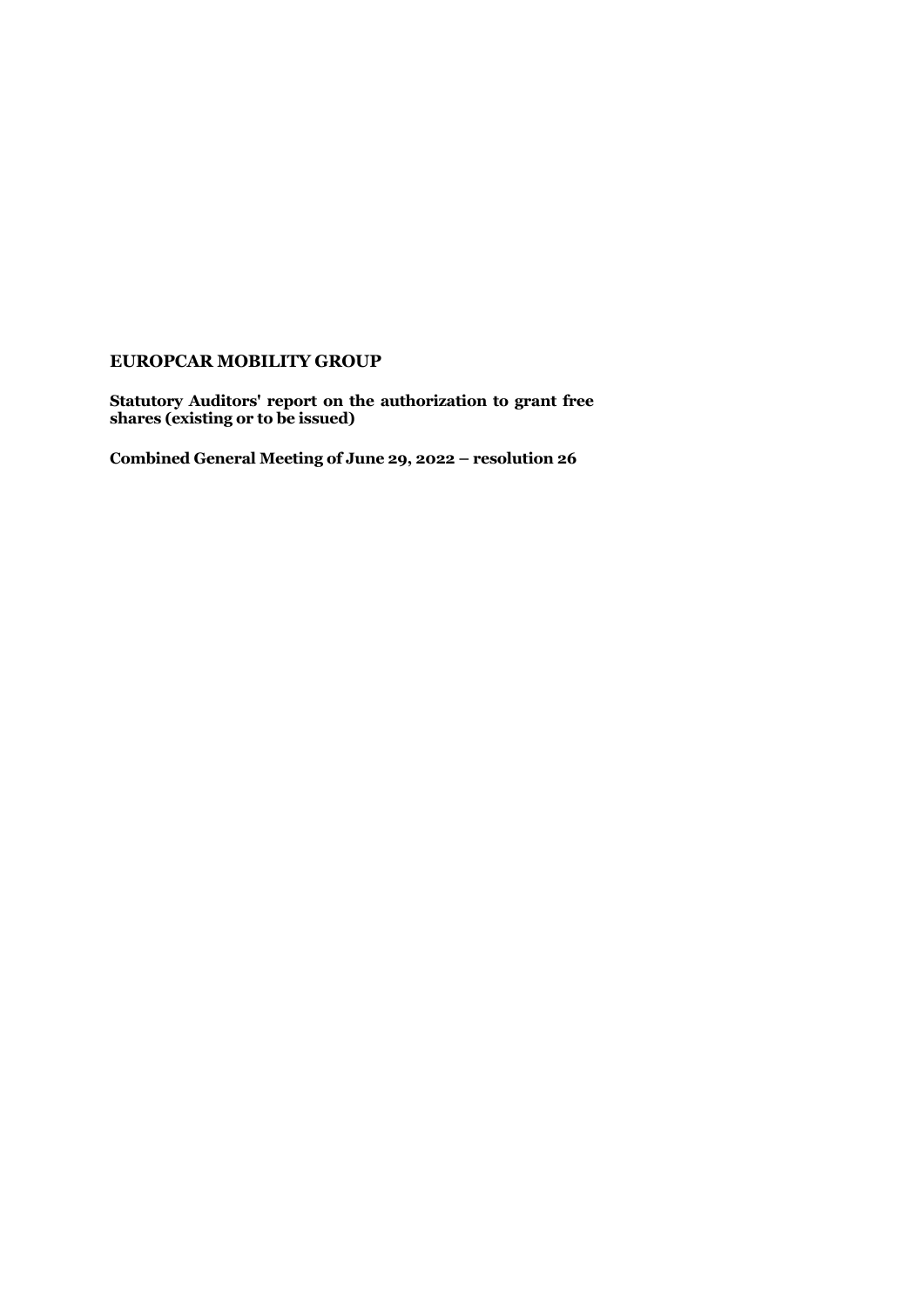**Mazars** 61, rue Henri Regnault 92075 Paris La Défense

## **Statutory Auditors' report on the authorization to grant free shares (existing or to be issued)**

**Combined General Meeting of June 29, 2022 – resolution 26**

## **EUROPCAR MOBILITY GROUP**

13 ter Boulevard Berthier 75017 Paris

*This is a free translation into English of the Statutory Auditors' report issued in French and is provided solely for the convenience of English speaking readers. This report should be read in conjunction with, and construed in accordance with, French law and professional standards applicable in France.*

To the Shareholders,

In our capacity as Statutory Auditors of Europcar Mobility Group, and in accordance with the Article L. 225-197-1 of the French Commercial Code (Code de commerce), we hereby present our report on the authorization to grant free shares (existing or to be issued) to employees and corporate officers of the Company and its subsidiaries, which is submitted to you for approval.

The total number of free shares that may be granted pursuant to this resolution shall not represent more than two per cent (2%) of the Company's share capital as at the date of this Shareholders' Meeting.

The Board of Directors proposes that, on the basis of its report, you grant it the authority, for a period of 26 months, to grant free existing shares or shares to be issued.

It is the responsibility of the Board of Directors to prepare a report on the proposed transaction. It is our responsibility to provide to you with our observations, if any, in respect of the information provided to you on the proposed transaction.

We performed the procedures that we deemed necessary in accordance with professional standards applicable in France to such engagements. These procedures consisted in verifying that the proposed terms and conditions described in the Board of Directors' report comply with the applicable legal provisions.